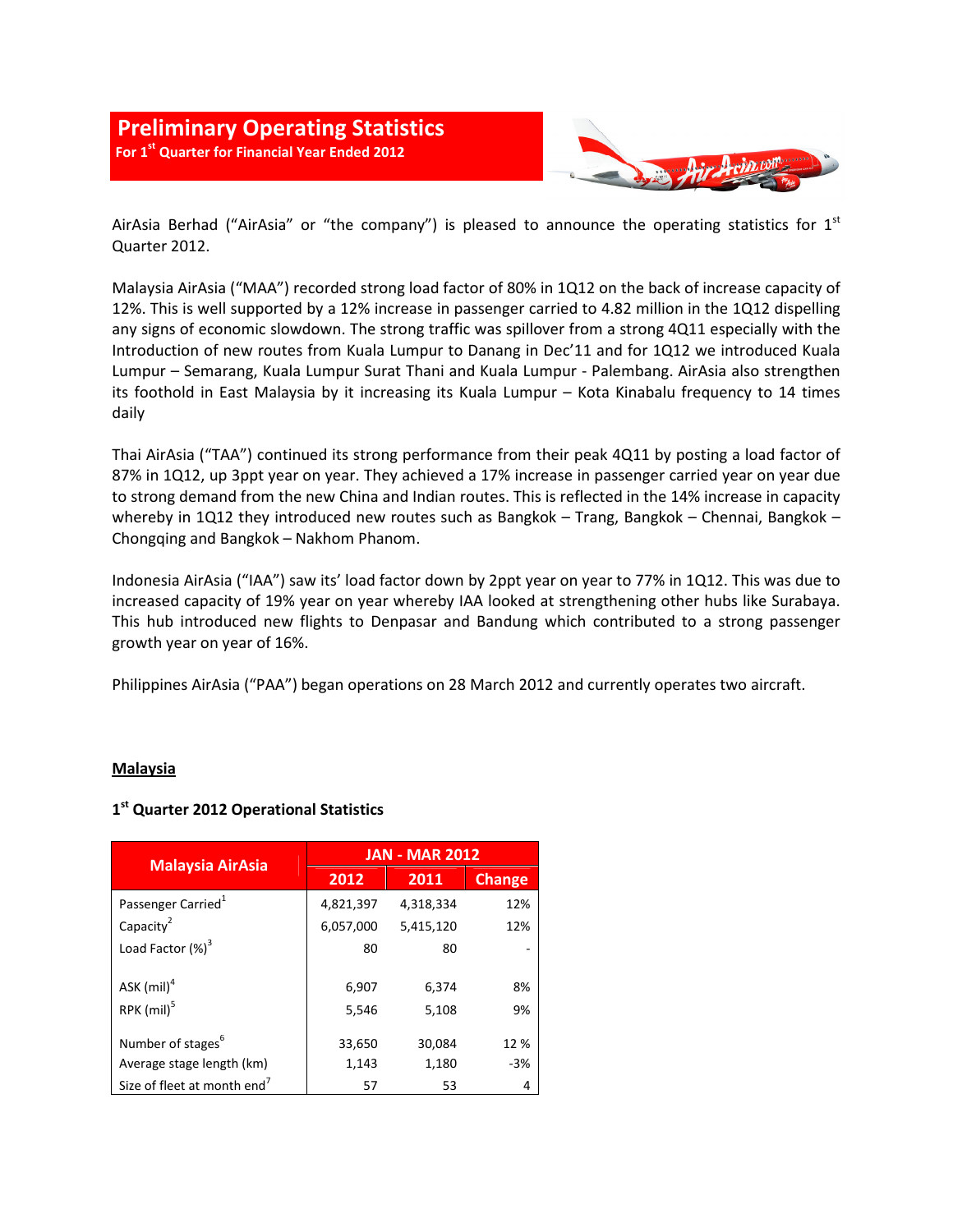# **Thailand**

### **1 st Quarter 2012 Operational Statistics**

| <b>Thai AirAsia</b>                     | <b>JAN - MAR 2012</b> |           |               |
|-----------------------------------------|-----------------------|-----------|---------------|
|                                         | 2012                  | 2011      | <b>Change</b> |
| Passenger Carried <sup>1</sup>          | 2,131,397             | 1,817,485 | 17%           |
| Capacity <sup>2</sup>                   | 2,459,160             | 2,154,780 | 14%           |
| Load Factor $(\%)^3$                    | 87                    | 84        | 3 ppt         |
| ASK $(mil)^4$                           | 2,540                 | 2,261     | 12%           |
| RPK (mil) <sup>5</sup>                  | 2,174                 | 1,906     | 14%           |
| Number of stages <sup>6</sup>           | 13,662                | 11,971    | 14%           |
| Average stage length (km)               | 1,033                 | 1,049     | $-2%$         |
| Size of fleet at month end <sup>7</sup> | 24                    | 20        | 4             |

# **Indonesia**

### **1 st Quarter 2012 Operational Statistics**

| <b>Indonesia AirAsia</b>                | <b>JAN - MAR 2012</b> |           |               |
|-----------------------------------------|-----------------------|-----------|---------------|
|                                         | 2012                  | 2011      | <b>Change</b> |
| Passenger Carried <sup>1</sup>          | 1,273,353             | 1,093,643 | 16%           |
| Capacity <sup>2</sup>                   | 1,655,280             | 1,388,588 | 19%           |
| Load Factor $(\%)^3$                    | 77                    | 79        | $-2$ ppt      |
| ASK $(mil)^4$                           | 2,117                 | 1,953     | 8%            |
| RPK (mil) <sup>5</sup>                  | 1,601                 | 1,511     | 6%            |
| Number of stages <sup>6</sup>           | 9,191                 | 7,911     | 16%           |
| Average stage length (km)               | 1,289                 | 1,406     | -8%           |
| Size of fleet at month end <sup>7</sup> | 17                    | 20        | -3            |